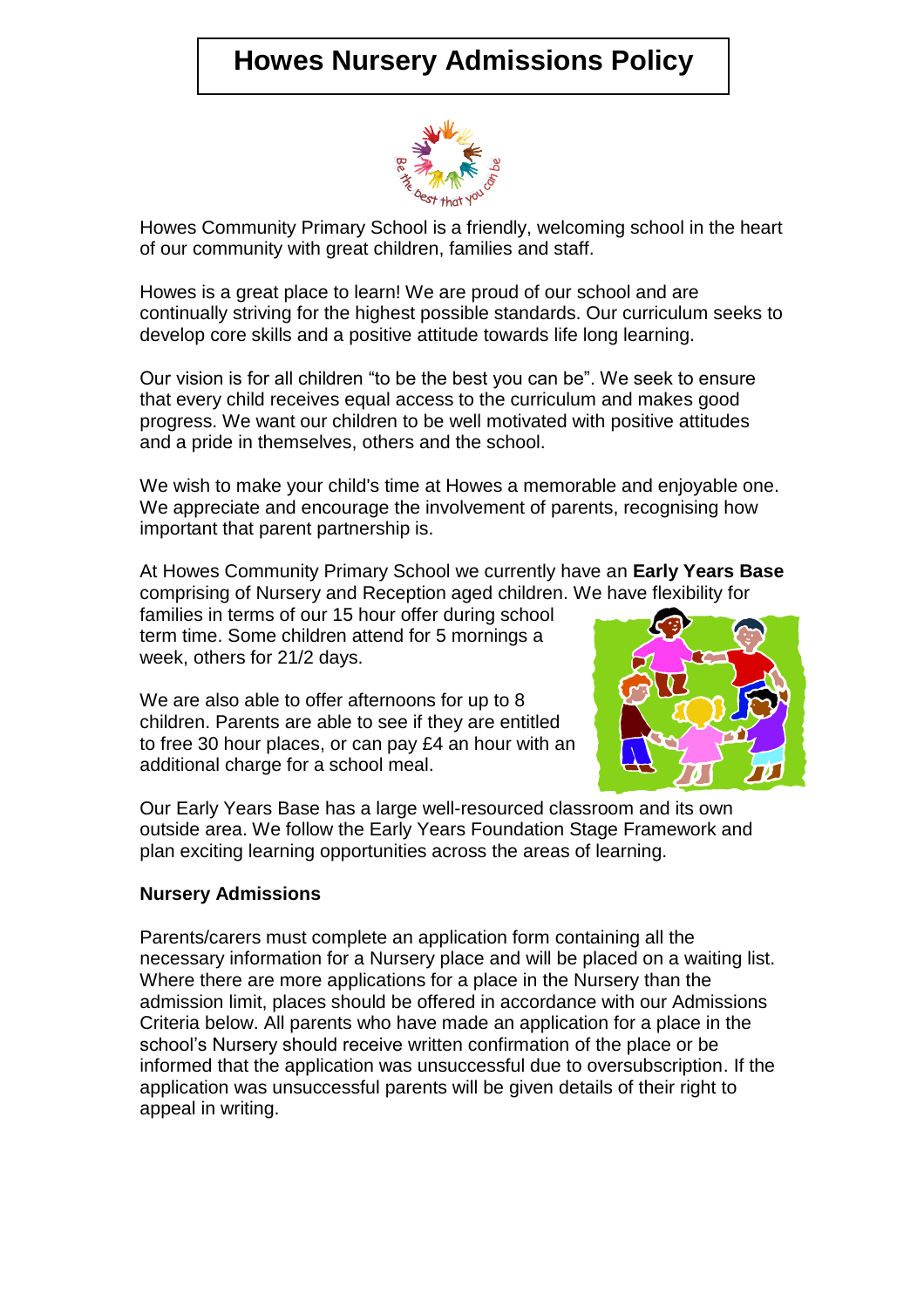# **Admission Criteria (in order of priority)**

- i. Children in the care of the local authority (Children Looked After) or known to Children's Social Care, eg. CAF or social care referral.
- ii. Children who live in the designated area for the school who have an elder sibling attending the school at the time of application for a place;
- iii. Children living in the designated area for the school;
- iv. Children living outside the designated area who have an elder sibling attending the school at the time of application for a place;
- v. Children whose primary daytime carer lives in the designated area for the school; Other children living nearest to the school measured in a straight line. (Please note that the Schools Admissions Team are able to provide distance measurements)

Details of the designated area (catchment) for the school nursery is available from the school office.

## **Attendance**

Whilst the Nursery aged children are of non-compulsory school age, research clearly demonstrates the link between the regular attendance and educational progress and attainment. **Early poor attendance habits follow right through from primary to secondary school and into employment.**

We expect all children to be at school, and on time, every day that the school is open, as long as they are fit and healthy enough to do so. We do all we can to encourage children to attend.

At Howes Primary School, we believe that the most important factor in promoting good attendance is the development of positive attitudes towards school. To this end, we strive to make our school a happy and rewarding experience for all children. We will reward those children whose attendance is very good. We will also make the best provision we can for those children who, for whatever reason, are prevented from coming to school.

#### **The Government's own guidance on the issue of attendance states an expectation of 96.2%.**

#### **Authorised absence**

An absence is classified as authorised when a child has been away from school for a legitimate reason and the school has received notification from a parent or guardian. For example, if a child has been unwell, the parent telephones the school to explain the absence.

Only the school can make an absence authorised. Parents do not have this authority. Consequently, not all absences supported by parents will be classified as authorised. For example, if a parent takes a child out of school to go shopping during school hours, this will not make it an authorised absence.